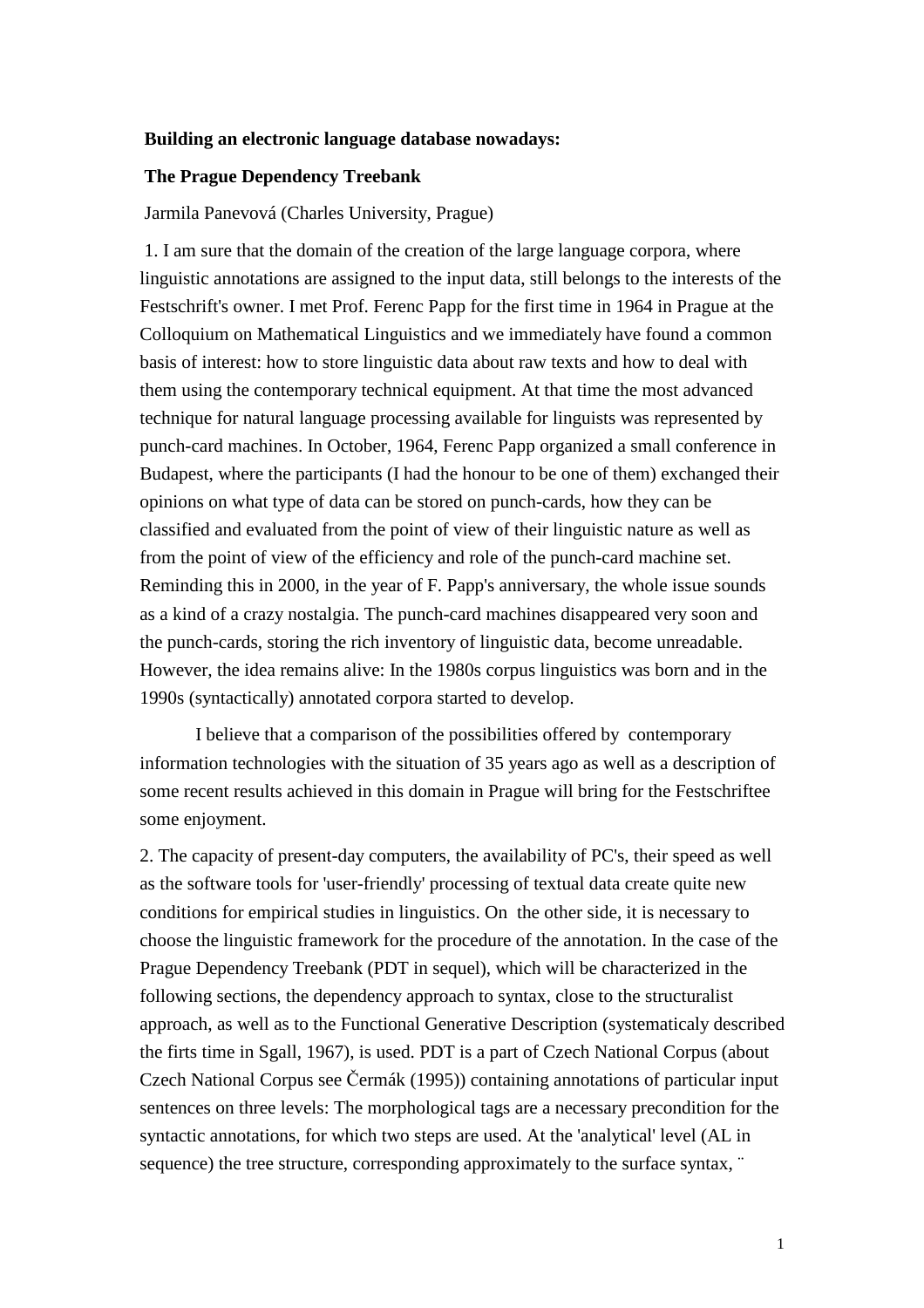represents an auxiliary step for the tectogrammatics, i.e. for the disambiguated representation of the syntactic structure (its underlying representation). The tasks of manual, automatic and semiautomatic procedures will be described below (in Sect. 5).

The Prague Dependency Treebank, designed and elaborated in the Institute of Formal and Applied Linguistics at Charles University in Prague since 1996, represents an electronic corpus annotated on the three mentioned levels. Its creation was inspired by the Penn Treebank (see e.g. Marcus et al (1993)).

The part of Czech National Corpus chosen for PDT consists of 40% of general newspaper article, 20% of economic news and analysis, 20% of popular science magazine and 20% of information technology texts.

3. I leave aside the morphological tagging, which is described in Hajič, Hladká (1997) and Hajič (1998). I restrict myself here only to the fact that we have based the syntactic tagging on the knowledge of the disambiguated morphological tag for every word-form; it does not matter here if it was obtained by a stochastic procedure on the basis of manually tagged corpus, serving as the training data for machine learning, or by a rule based symbolic automatic procedure.

In the first stage (where the training data for stochastic machine learning procedure were obtained), word forms were submitted to a 'user-friendly' software tool helping the human annotators to build the tree structure on the AL: the governor were found for every word-form and its analytical function (AF in the sequel) was intellectually assigned. The annotator provided his/her choice in an interactive way from a 'menu' containing the whole set of AF proposed by the software tool.

The shape of the tree on AL is determined by the output from the morphological analysis. Every string between two blanks must have a node of its own. It means that some redundant nodes (from the point of view of the syntactic structure) are present here (e.g. punctuation and other graphic marks, synsemantic 'function' words etc.). On the other side, the number of the nodes is predetermined by the input of the analytical procedure (it is equal to the number of word-forms in the sense defined above, with one additional node - as a root of the whole tree - as an identification mark for the sentence in the file). In consequence, no node absent on the surface (e.g. because of deletions) can be added on AL.

The tag set (AF) on the AL comprises about 60 basic tags multiplied by three (because almost all AFs, corresponding to the dependency relations, can stand in coordination, apposition or within parenthesis; the full set of AFs is given in Hajič (1998)). AF Obj(ect) and Adv(erbial) are not further classified on the AL; they are converted into valency slots (inner participants and free modifiers) only on the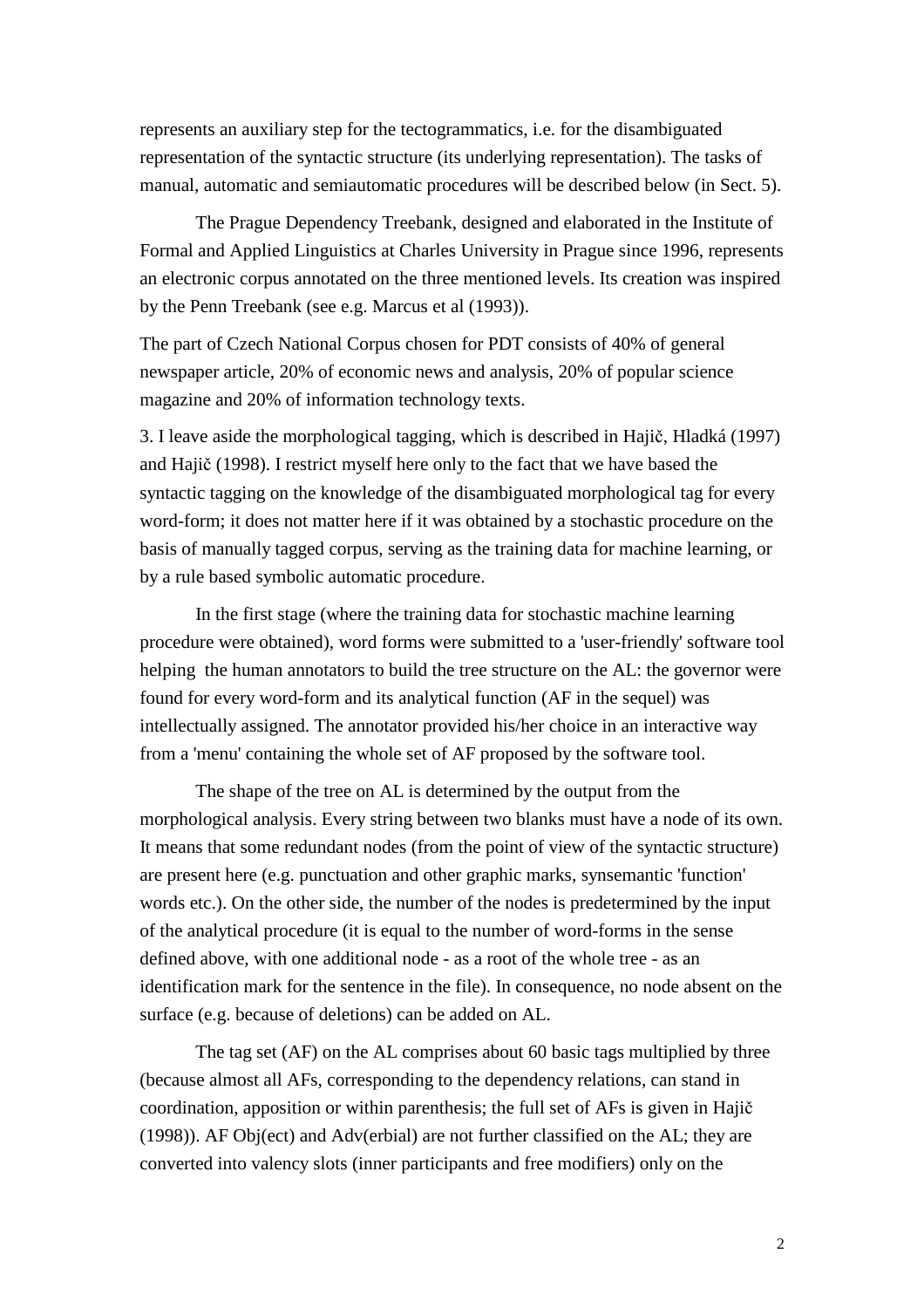tectogrammatical level, where tectogrammatical tree structure (TGTS in sequel) is created.

At the end of 1999 the number of sentences annotated on the AL reached 100 thousand. At that time point the stage of analytical annotation was stopped. The annotated files are compared and unified and at the same time the stage of tectogrammatical annotations was started. Since the tectogrammatical analysis is much more pretentious than the AL annotating, two approaches are applied: Smaller samples of files are analyzed with all details (concerning coreference relations, semantics of morphological categories, subtle analysis of all syntactic relations etc.) by two very well-trained annotators, this sample being called 'model corpus'. No rapid progress is expected here, while just a bit simplified tectogrammatical annotating called the 'large corpus' is provided by a team of 5 linguistically educated members. The large corpus is supposed to include about a couple of thousand sentences at the end of 2000.

4. Both methods of TGTS annotations represent a great challenge for the staffmembers formulating a manual with instructions of the annotating procedure, for the staff of annotators as well as for the future users of the tagged corpus. The former are facing many not yet discussed and not yet anywhere described syntactic phenomena. It can be said that every sixth sentence forces the annotator to some kind of deliberation and to nontrivial decision making.

Some questions concerning the relations between the formal theoretical shape of FGD and the limitation given by the possibilities of the annotating procedure had to be solved in general:

(a) The coordination and apposition relations are described in the theoretical description as a 'third dimension' of the tree structure (see Petkevič, 1995), while in the TGTS we work with a two-dimensional tree structure. Certain 'artificial' nodes for the coordinated group (group in apposition) are introduced; these nodes represent type of connection (conjunction, disjunction, adversative, apposition etc.), see below in Fig. 1 (for apposition) and Figures 2 and 4 (for coordination).

(b) Some issues connected with 'textual' coreference (see Hajičová, Panevová, Sgall (1985-87)) are added (this concerns esp. 'model corpus'), though some of these attributes do not belong to the proper underlying structure. Intertextual relationships between the given sentence and the previous text are reflected by the attribute value PREV. All anaphoric pronouns that have been deleted are restored in TGTS (see e.g. Fig. 2). Though some of the coreferentiality charactestics are not directly relevant for the underlying (syntactic) structure, we do not want to loose such pieces of information, which are transparent for the human annotators and will be certainly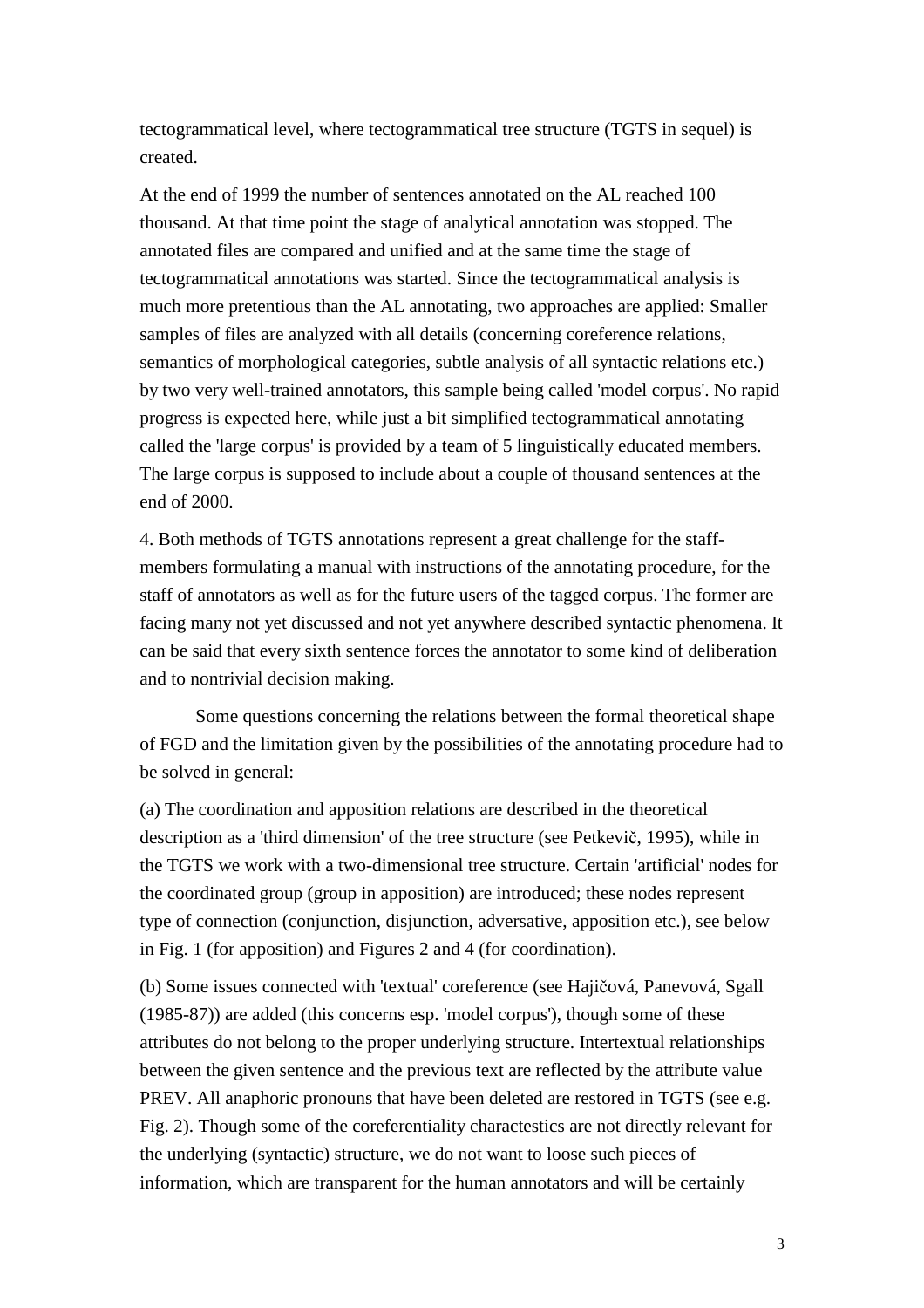useful for the future users interested in discourse analysis. On the other side, the information about topic-comment articulation is assigned to any sentence (every node bears the information, whether it is a contrastive or non-contrastive part of the topic, or of the focus).

 5. After the first stage of the manual building of the training data on AL the second stage of annotating represents new approach. Automatic preprocessing of the input is used for the analytical tagging (trained on the manually tagged Czech data, see the Section 3 above); it uses the parsing procedure proposed by Collins (1996). Though the original version of the parser was developed for English and for phrase-structure based syntactic tagging, it gives (after the absolving machine-learning procedure using Czech data) surprisingly successful results for Czech (80% edges were established correctly, while for English 91% accuracy was reached). Automatically preprocessed structure submitted at the second stage to the human annotators is on one hand a great help for the quick and smooth manual phase of annotating: the annotators check the tree structure and assign the AFs. On the other hand the annotators are often influenced by the 'preprocessed' structure including some errors and they pass them on the output.

The first stage of TGTS annotations is also an automatic procedure; it consists first of all of automatic 'pruning' of the tree structure (the auxiliary symbols as e.g. synsemantic words are merged with their autosemantic ones; this concerns e.g. auxiliary verbs in analytical verb forms, prepositions, subordinated conjunctions, reflexive particles etc.). The direction of dependency is automatically changed in numerative constructions (e. g. in the Cz. construction *p*ě*t chlapc*ů [five boys]) the counted noun switches in TGTS automatically into the head position and the numeral is its 'restrictive' modifier, while on AL the numeral was evaluated as a head modified by the genitive of the counted nouns. A modal verb is merged with its autosemantic verb depending on it in AL (evaluated there as its Object); according to the lexical value of the modal verb the morphological grammateme (called Verbmod) is filled in TGTS automatically by the values such as necessity, possibility, permission etc. Attribute Sentmod (sentence modality) is automatically filled in simple cases according to the final punctuation mark or according the presence of particles expressing a wish (Cz. *kéž, nech*ť*, a*ť [let]). For coordination of clauses with different modalities as e.g. Cz. *Já p*ů*jdu ven a ty tady ukli*ď*!* [I shall go for a walk and you clean here!], more complicated rules are formulated. The value of the attribute Sentmod with complex clauses embedding the content clause (as e.g. in Cz. Ř*ekl mu, a*ť *p*ř*ijde;* Ř*ekni mu, zda p*ř*ijdeš;* Ř*ekni, kdy p*ř*ijdeš -* [He told him, let him come; Tell him, whether you will come; Tell, when you will come] will be automatically processed at the stage following the manual stage of annotating. The values will be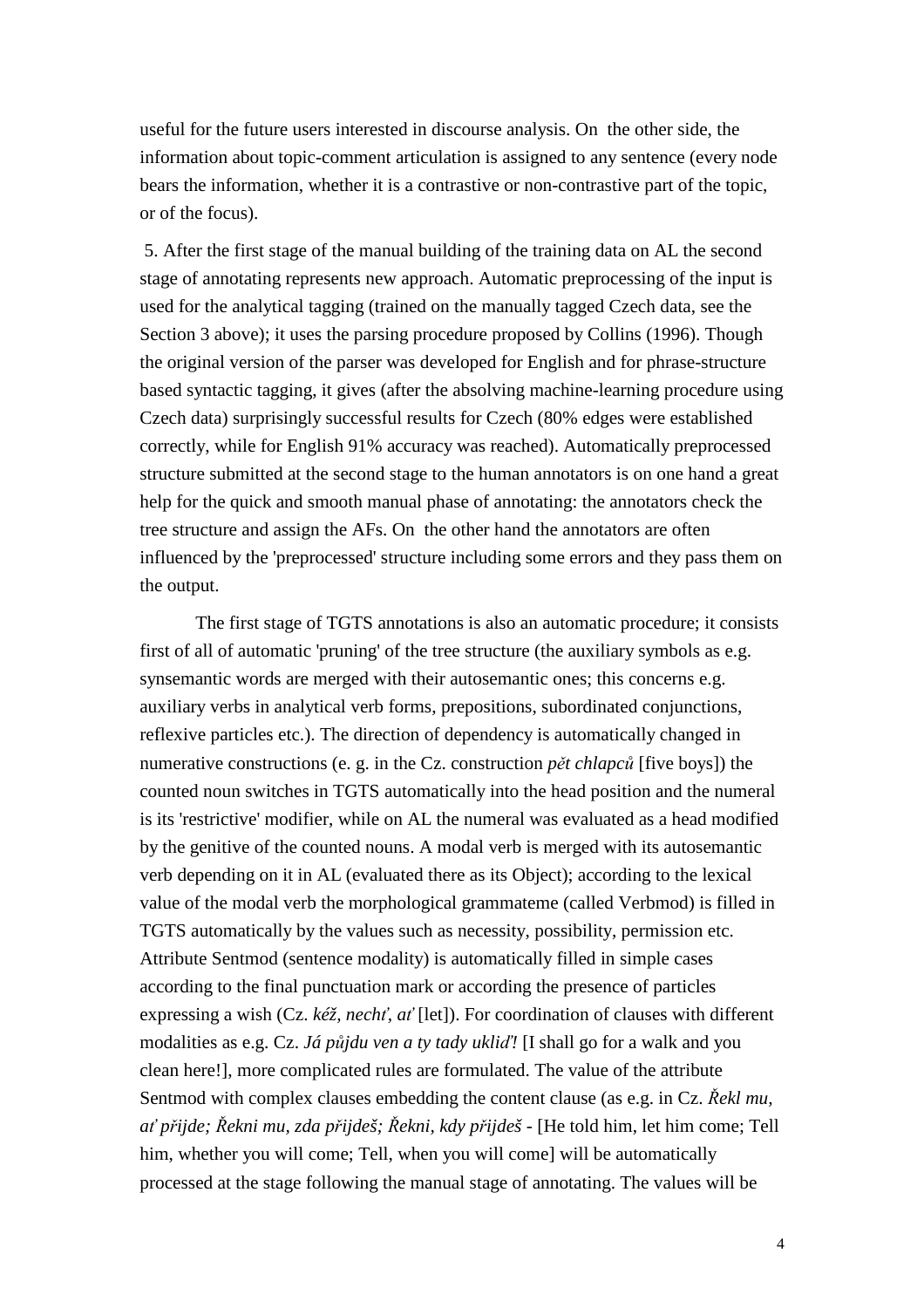based on the functions of the content clauses and the coocurrence of the verb in matrix sentence and the subordinated conjunction or wh-element in embedded sentence. The analytical function is converted into its tectogrammatical counterpart ('functor') automatically only in very simple cases (e.g. AF 'subject' in active sentence is replaced by the functor Actor in TGTS, cf. the valency theory in Panevová (1974-75, 1994)). If on the AL an active verb has two objects depending on it, one in Accusative case and the other in Dative, the former is automatically transduced into the functor Objective (Patient), and the latter into Addressee. Analytical Object in Instrumental case with passive verb is converted into the functor Actor. The rest of functors must be treated manually.

An attribute QUOT is automatically established with the head verbs of sentences, where the direct speech is included. This attribute is assigned automatically also to the words surrounded by question marks. Some of the graphical symbols are automatically deleted.

I want to stress here that we try to find effective and reasonable subdivision of tasks between automatic preprocessing and manual tagging procedure. In any case a great deal of linguistic analysis remains open for human annotators. The manual of instructions for annotating on AL and the other manual for annotating on TGTS were published as technical reports (Bémová et al, 1997, Hajičová et al, 1999). We pass now over to a stage, during which three of the annotators analyze the same sets of sentences; their results are automatically compared and the differences among them are listed. These differences are the main object of the team discussions.

As to the technical and software side, macro language was developed together with a tree structure graph editor. These are powerful tools for handling tree structure which allow e.g. in an interactive way to cut or paste a subtree, to find the parent node or a left or right sister node, to assign an attribute an appropriate value etc.

The building of PDT sketched here only briefly; the range of problems cannot be exhausted in one article. Let me only state that during the syntactic analysis needed for the AL and TGTS annotation we encounter a mess of phenomena not yet explicitly described. The requirement on a consistent analysis of raw texts open new horizons for future syntactic handbooks which would not be formulated for the annotators, but for students, teachers etc.

The PDT - a corpus tagged on three levels - is planned to be used for a stochastic parsing of unrestricted texts. However, linguists dealing with Czech language will appreciate its contribution within their respective particular monographs and studies about Czech; they must only know how PDT can be efficiently and creatively explored.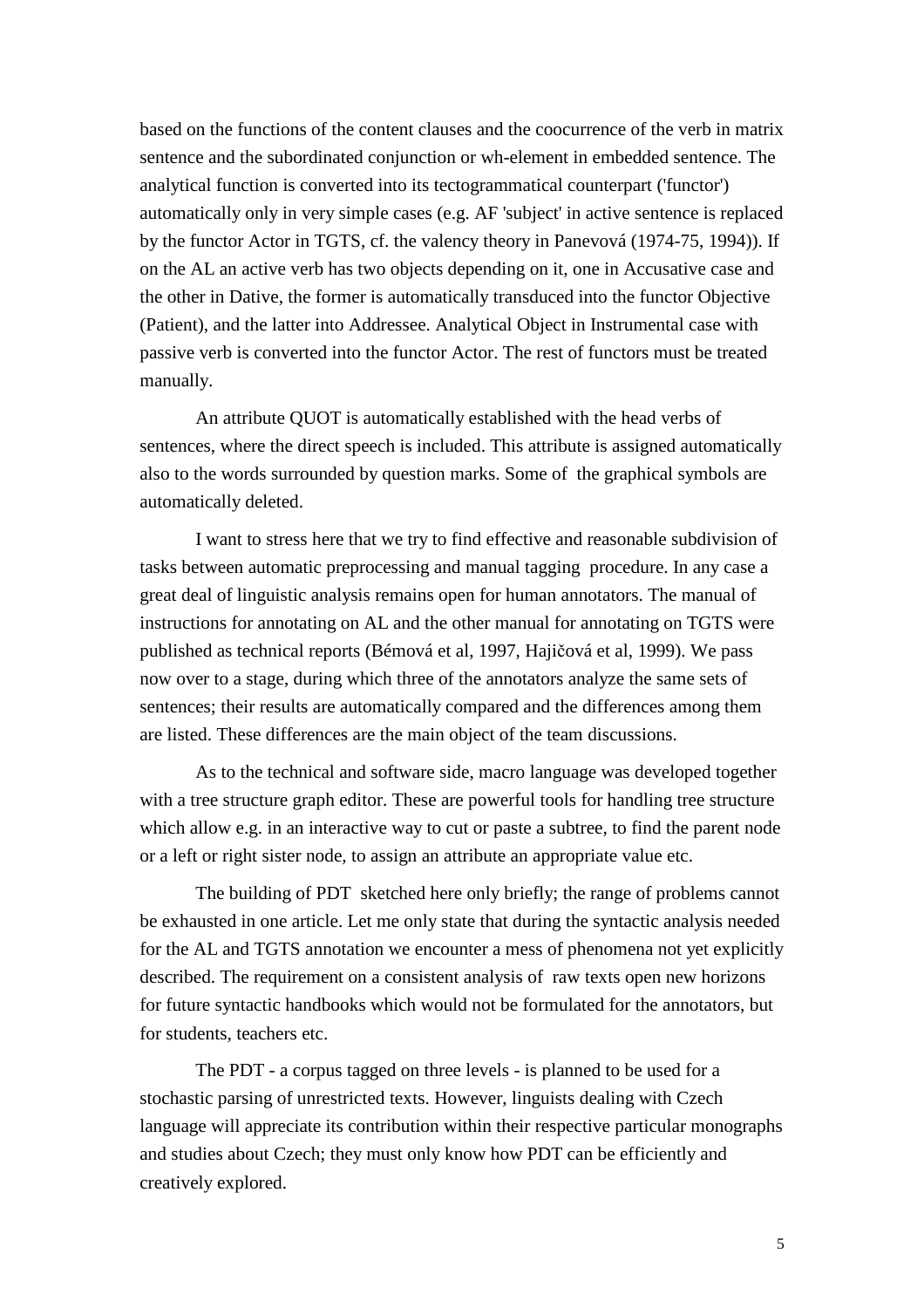6. In the last section I want to adduce four sentences with a part of their TGTS annotation in order to illustrate how the output (a source for further linguistic studies) looks like in its core part (tree structure with nodes labeled by their respective lemmas and functors is shown in Figures 1 to 4; the value ELID for the nodes absent on surface is present here); every node has of course its own set of 23 attributes, only three of which are printed in the illustrative sentences here (the list of all attributes and their values is given in Appendix 1). In the Appendix 2 some functor's labels are interpreted.

Fig. 1: #2 Jon Woronoff, autor knihy Mýtus japonského managementu, se tento mýtus snaží postavit do reálného světa

Lit.: [#2 *Jon Woronoff author (of) book Myth Japanese management this Myth tries-Refl build up into real world*]

*Eng.:* #2 Jon Woronoff, the author of the book Myth of Japanese management, tries to build up this myth into a real world.



Fig. 1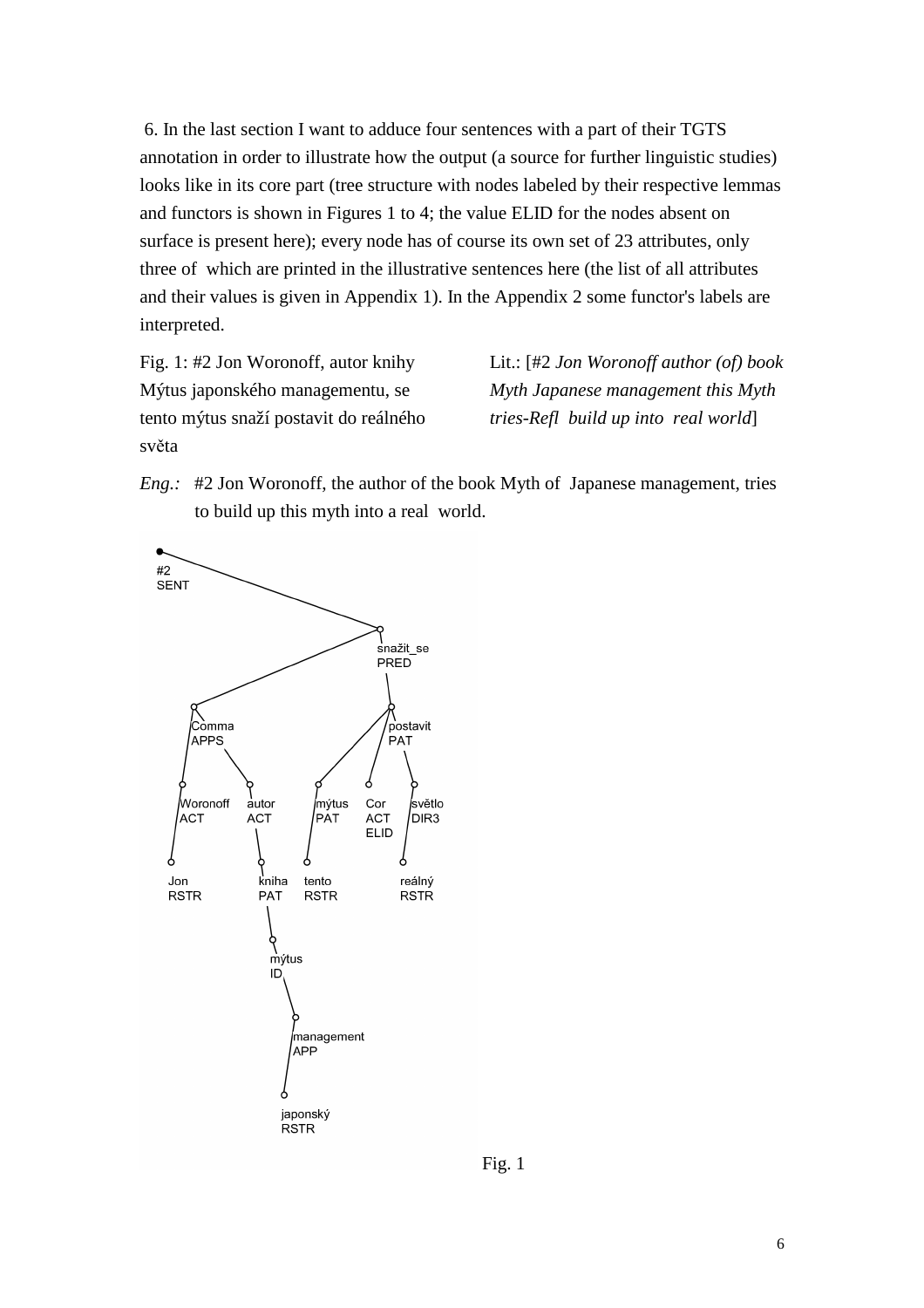Fig. 2: #3 Rozebírá přednosti i slabiny japonského managementu

Lit.: [*(He) analyzes advantages and weak points (of) Japanese management*]

*Eng.* #3 He analyzes advantages as well as weak points of the Japanese management.





 Fig. 3: #36 Ještě před vlastním projednáním celé záležitosti v tripartitě jsme se zeptali prvního náměstka ministra financí ČR Jana Klaka, jaký je jeho názor na předložený návrh.

Lit.: [#36 *Still before own negotiation of whole affair in Tripartity we asked the first vice-minister (of) finance (of) CR Jan Klak, what is his opinion about submitted proposal*]

*Eng.:* #36 Still before the proper negotiations of the whole affair in Tripartity, we asked the Vice-Minister of Finance of the Czech Republic (CR) Jan Klak what is his opinion about the submitted proposal.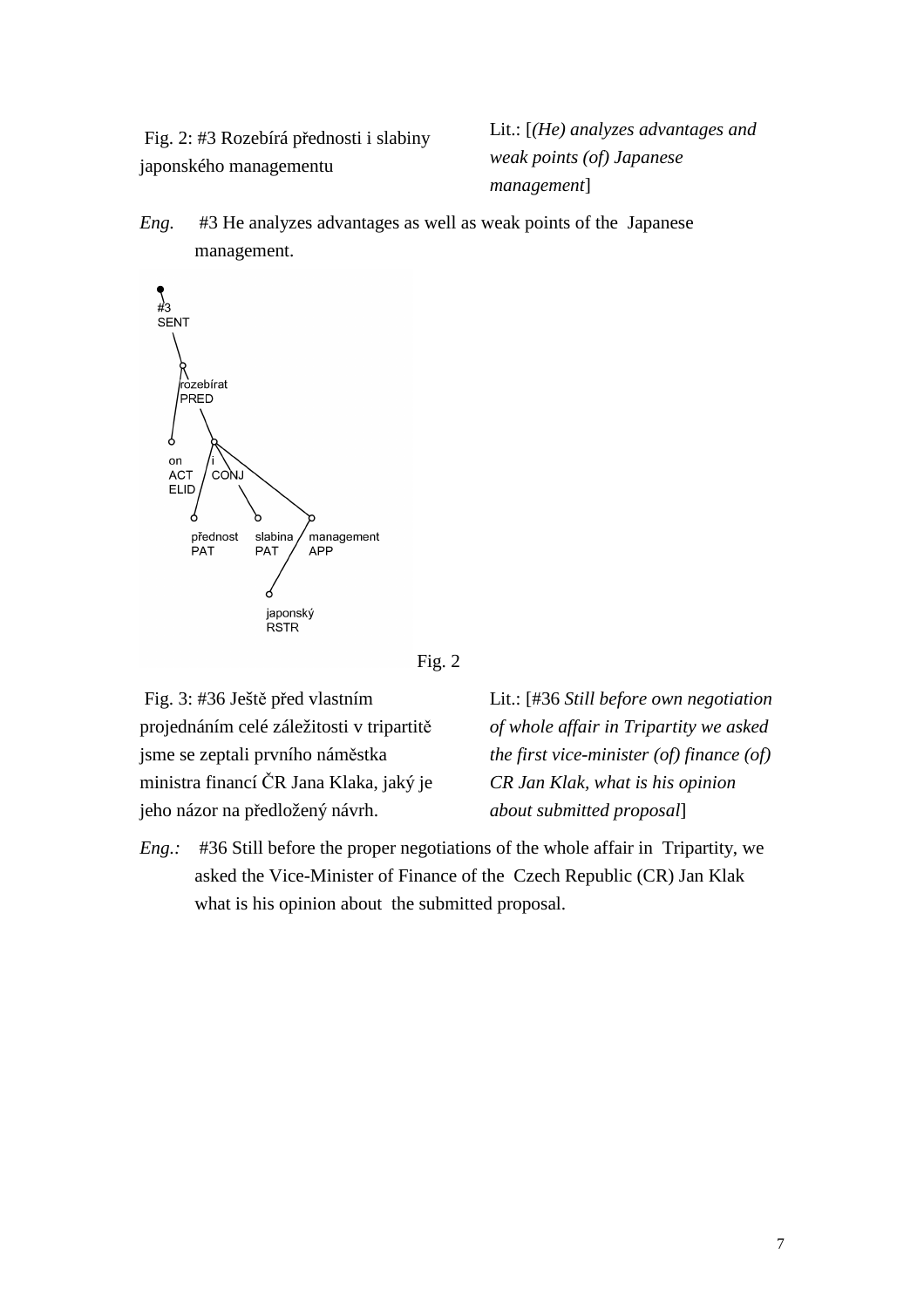

Fig. 3

Fig. 4: #43 Záměr snižovat postupně daně hlásají jak vláda, tak i podnikatelé Lit.: [#43 *Intention to decrease gradually taxes announce both government and entrepreneurs*]





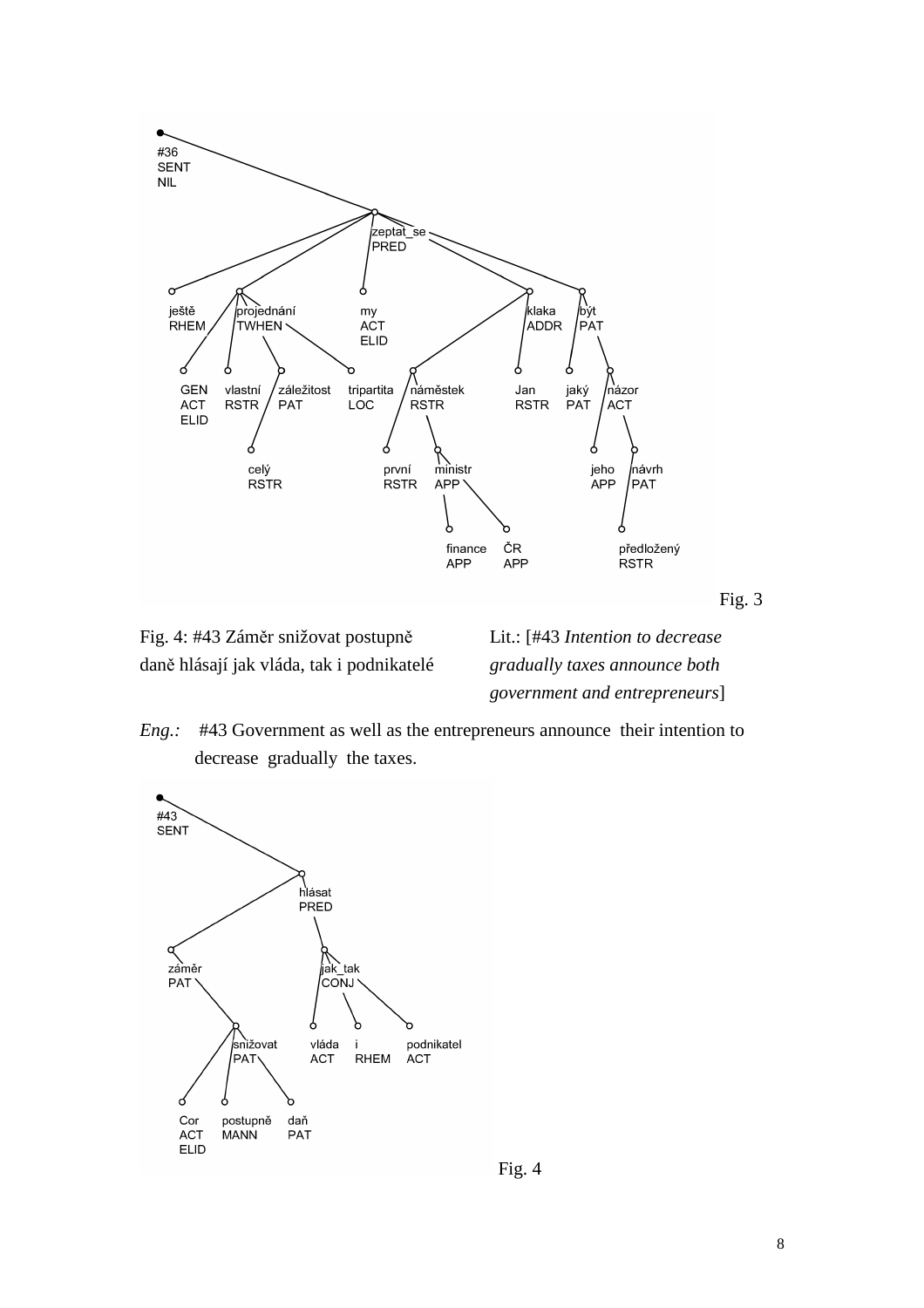In the TGTS of all examples the values of other attributes are hidden in the outer hape. The user of the graph editor can open them at any moment of his/her work.

In Fig. 1 the convention about the representation of apposition is applied (Comma as a value of lemma is used here as a connector unifying two parts of apposition). The grammatical coreference is present here: a verb of control *(snažit se*  [to try]) has the Actor (expressed by both parts of apposition) as its controller and the Actor (Subject) of the embedded infinitive as its controllee (designed here as a node with lemma Cor), absent (ELID) in the surface shape.

Fig. 2 represents a sentence immediately following in the text the sentence from Fig. 1. Though this sentence is very simple in its structure, it illustrates here kind of textual coreferentiality: the node for Actor with the lexical value of the anaphoric pronoun *on* [he] is introduced in the TGTS as ELID (elision). The coordination structure of two Patients connected by the conjunction *i* [as well as] is illustrated here; this way of reflecting coordination allows us to show that the construction labeled by APP(urtanance) - *japonského managementu* [of Japanese management] - modifies both nouns in coordination. An other type of construction, e.g. *p*ř*edseda a ministr vnitra odešli* [a chair and the minister of inner affairs left], will receive a different structure, where the noun in Genitive *vnitra* [of inner affairs] modifies only its preceding noun (*ministr* [minister]).

Fig. 3 represents a richer structure as to the number of the nodes. Here the omitted subject (Actor) *my* [we] is added, the adverb *ješt*ě [still] is determined as a Rhematizer (having in its scope the rest of sentence, i.e. all nodes on its right-hand side). The deverbal noun *projednání* [negotiation] has its own valency structure, i.e. Actor, which is generalized here (having lemma GEN), and Patient; also the noun *názor* [opinion], though it is not transparently postverbal, has its valency (argument) structure (its modifier *na návrh* [on proposal] is analyzed as Patient). With nonverbal nouns arguments which are not present on surface are not (according to the agreed convention) filled in. There is an error present in the position of the lemma: the morphological tagger finding 'unknown' proper name *(Klak)* analyzed it as a form of the common noun *klaka* [company].

In Fig. 4 coordination is again present (its parts are connected by the double part conjunction *jak - tak* [Lit.: as - thus, *E.: and*]). The controlled infinitive construction modifies the noun as its Patient, the control (called often as arbitrary) is reflected here by adding the node with lemma Cor and functor Actor (about the description of control phenomena in Czech see Panevová (1996)).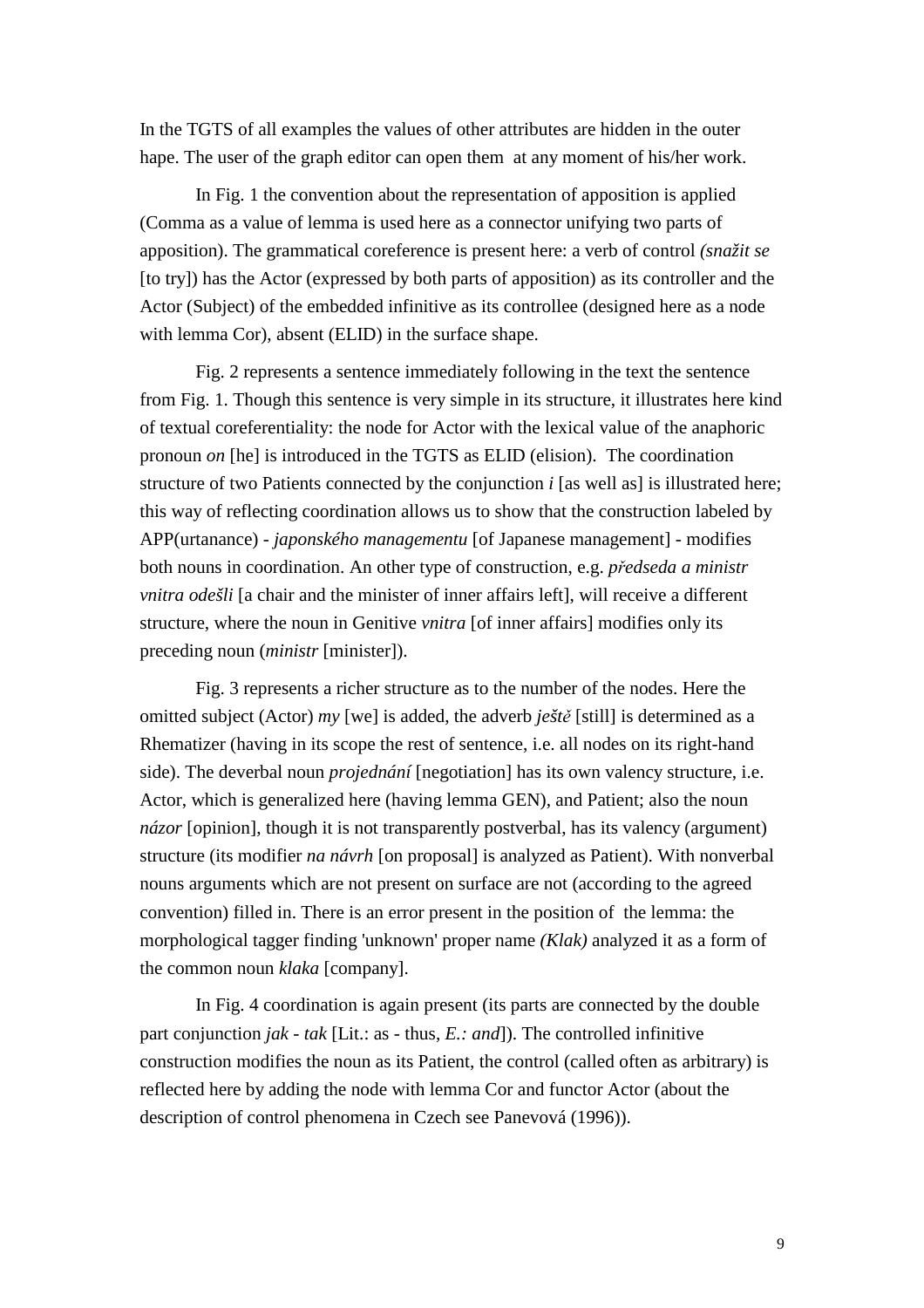## **APPENDIX 1**

# **List of attributes in TGTSs and their values**

The values used here are mostly self-explanatory; NA means that this attribute is not applicable in the given case; ??? is a value, which is not yet resolved.

| 1.  | trlemma       |                                          |
|-----|---------------|------------------------------------------|
| 2.  | gender        | ANIM INAN FEM NEUT NA ???                |
| 3.  | number        | SG PL NA ???                             |
| 4.  | degcmp        | ???<br>POS COMP SUP NA                   |
| 5.  | tense         | ???<br>ANT POST<br><b>SIM</b><br>NA      |
| 6.  | aspect        | PROC CPL RES<br>NA ???                   |
| 7.  | iterativeness | ITO NA $?$ ??<br>IT <sub>1</sub>         |
| 8.  | verbmod       | IMP CDN NA ???<br>IND.                   |
| 9.  | deontmod      | DECL DEB HRT VOL POSS PERM FAC NA<br>??? |
| 10. | sentmod       | ENUNC EXCL DESID IMPER INTER NA ???      |
| 11. | tfa           | T F C<br>NA ???                          |
| 12. | func          | ACT PAT ADDR EFF ORIG ACMP ADVS          |
|     |               | AIM APP APPS ATT BEN CAUS CNCS           |
|     |               | COMPL COND CONJ CPR CRIT CSQ CTERF       |
|     |               | DENOM DES DIFF DIR1 DIR2 DIR3 DISJ       |
|     |               | DPHR ETHD EXT EV GRAD HER INTF           |
|     |               | INTT ID LOC MANN MAT MEANS MOD           |
|     |               | NORM PAR PARTL PREC PRED REAS REG        |
|     |               | RESL RESTR RHEM RSTR SUBS TFHL           |
|     |               | TFRWH THL THO TOWH TPAR TSIN TTILL       |
|     |               | TWHEN VOC VOCAT NA SENT ???              |
| 13. | gram          | 0 GNEG DISTR APPX GPART GMULT VCT        |
|     |               | PNREL DFR ON BEF AFT JAFT INTV WITH      |
|     |               | WOUT FOR AGST NIL ???                    |
| 14. | reltype       | CO PA NA ???                             |
| 15. | fw            |                                          |
| 16. | phraseme      |                                          |
| 17. | del           | ELID ELEX EXPN NIL ???                   |
| 18. | quoted        | QUOT NIL ???                             |
| 19. | dsp           | DSP DSPP NIL ???                         |
| 20. | coref         |                                          |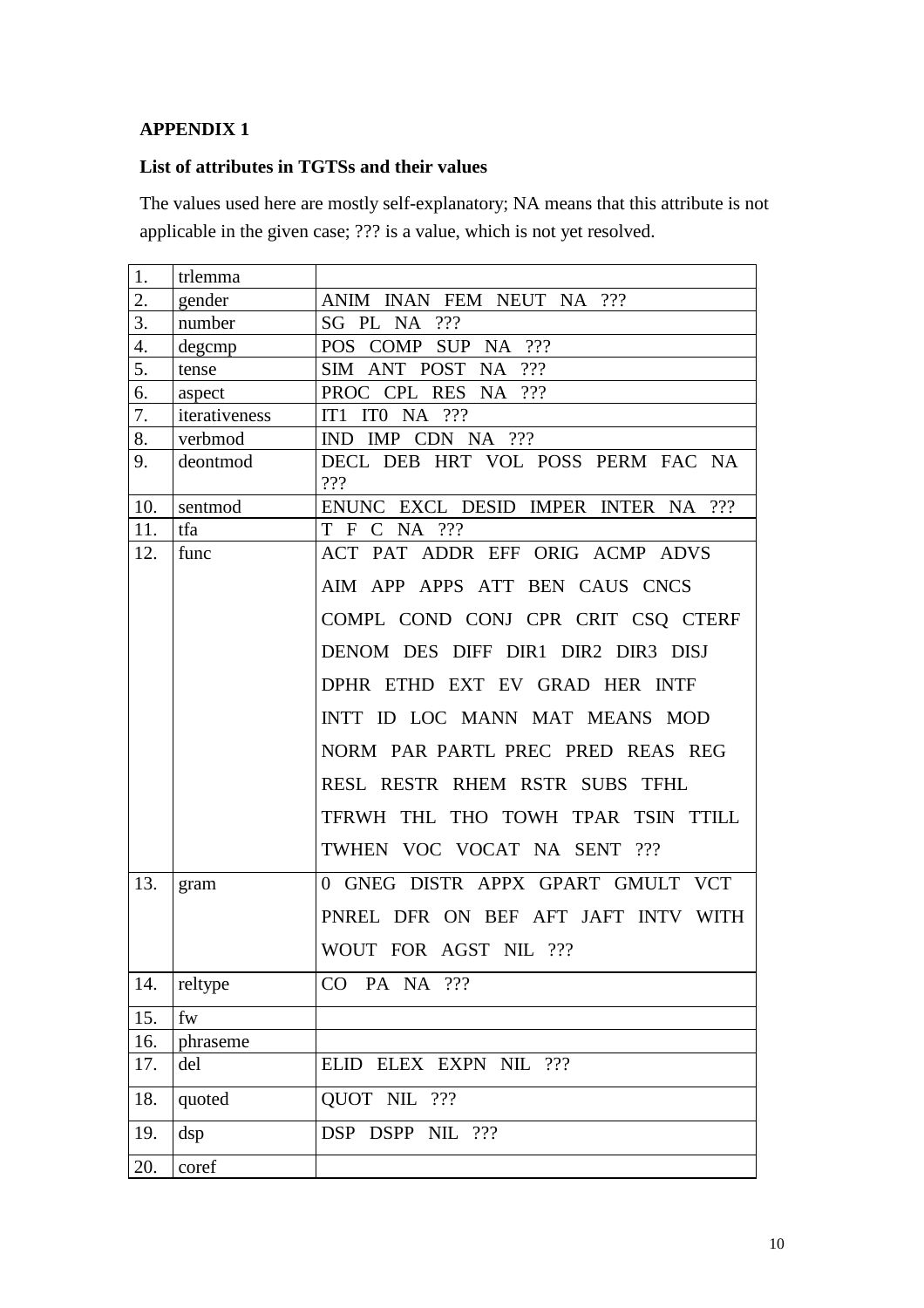| $\bigcap$ 1<br>$\sim$ 4 $\pm$ . | cornum |                                       |
|---------------------------------|--------|---------------------------------------|
| $\overline{\phantom{a}}$<br>44. | corstn | ???<br><b>PREV</b><br><b>NIL</b><br>. |
| $\bigcap$<br>29.                | antec  | as func                               |

### **APPENDIX 2**

## **The interpretation of the values used in Figures 1 t,o 4**

| <b>ACT</b>       | Actor/Bearer                                                                                     |
|------------------|--------------------------------------------------------------------------------------------------|
| ADDR             | Addressee                                                                                        |
| <b>APP</b>       | Appurtenance                                                                                     |
| <b>APPS</b>      | Apposition                                                                                       |
| <b>CONJ</b>      | Conjunction (type of coordination)                                                               |
| DIR <sub>3</sub> | Direction - Where to                                                                             |
| <b>ELID</b>      | Elision (the node is absent on surface)                                                          |
| ID               | Identity                                                                                         |
| <b>LOC</b>       | Locative                                                                                         |
| <b>MANN</b>      | Manner                                                                                           |
| PAT              | Patiens                                                                                          |
| <b>PRED</b>      | Predicate                                                                                        |
| <b>RHEM</b>      | Rhematizer                                                                                       |
| <b>RSTR</b>      | Restrictive (modification)                                                                       |
| <b>SENT</b>      | Sentence (the artificial root of every tree with a sequential number of the<br>tree in the file) |
|                  |                                                                                                  |

TWHEN Time - When

### **REFERENCES**

- Bémová, A. et al. (1997), Anotace na analytické rovinì: návod pro anotátory [Annotations on the analytical level: instructions for the annotators], *Technical Report UFAL TR -1997-03. Charles University.*
- Collins, M. (1996): A New Statistical Parser Based on Bigram Lexical Dependencies. *In*: Proceedings of the 34th Annual Meeting of the ACL '96, Santa Cruz, CA, USA, June 24-27, 184-191.